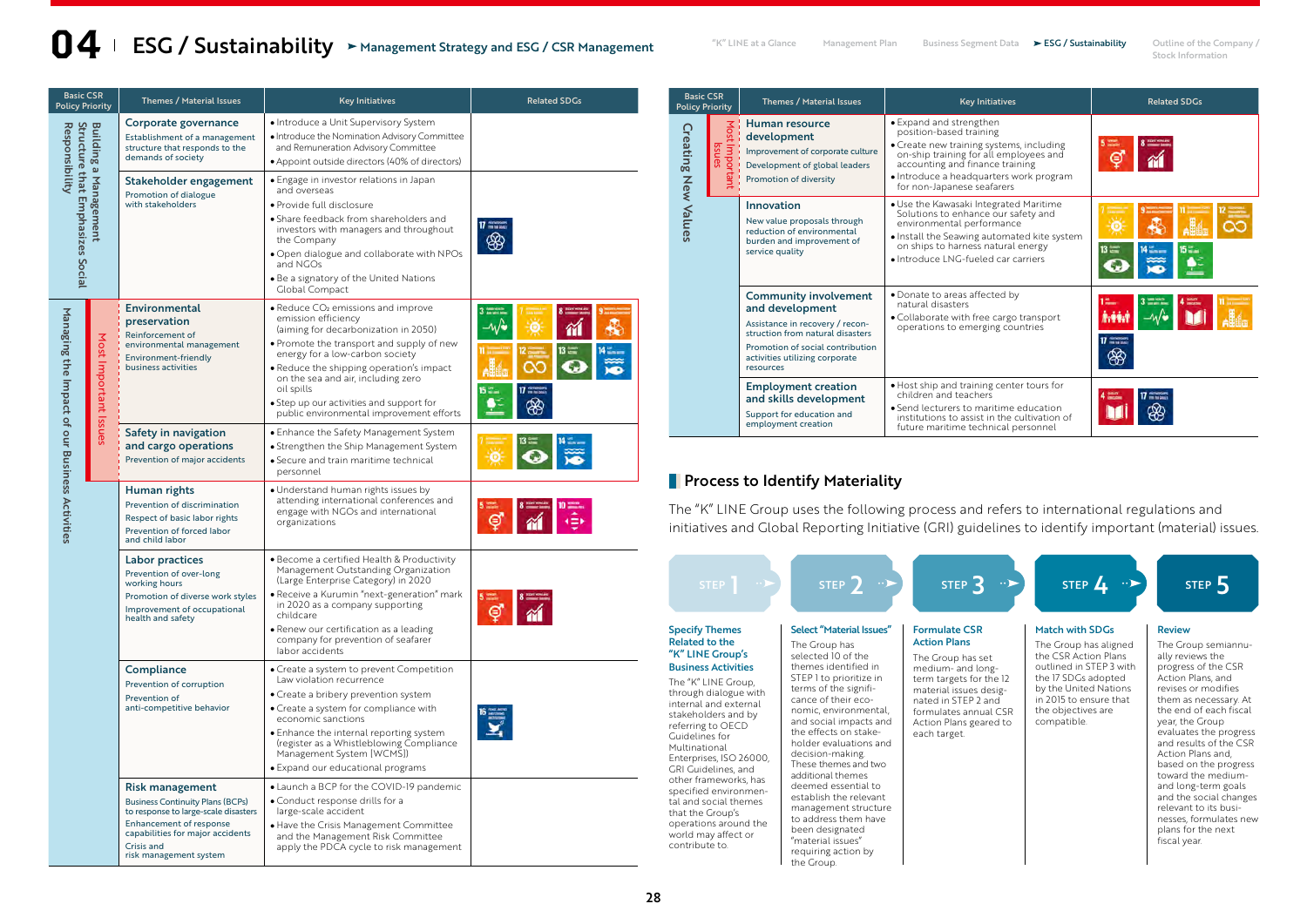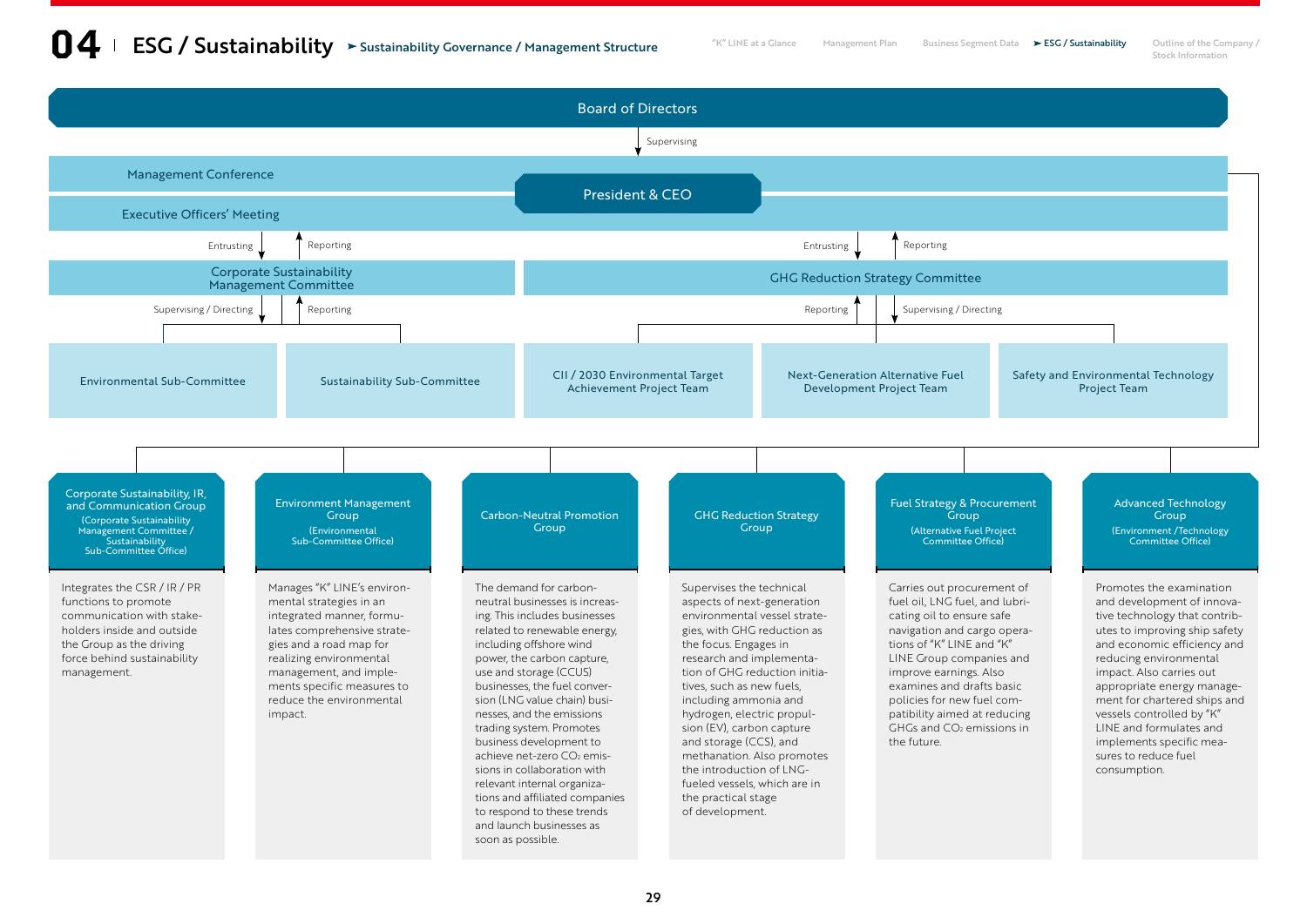Stock Information

# "K" LINE Environmental Vision 2050 ~Blue Seas for the Future~

| <b>Turning risk</b><br>into opportunity                                                                          | 2019 Interim milestones                                                                                                                            | 2030 Interim milestones                                                                                                                    |                                                                                                                      |  | 2050                                                                                                             |                                                                                                                                                             |  |
|------------------------------------------------------------------------------------------------------------------|----------------------------------------------------------------------------------------------------------------------------------------------------|--------------------------------------------------------------------------------------------------------------------------------------------|----------------------------------------------------------------------------------------------------------------------|--|------------------------------------------------------------------------------------------------------------------|-------------------------------------------------------------------------------------------------------------------------------------------------------------|--|
| Prevent marine pollution and<br>protect the ecosystem<br>Reduce air pollution to as<br>close to zero as possible | Maintain record of<br>zero serious accidents<br><b>Construct and demonstrate</b><br>environmental flagship<br>Reduce CO <sub>2</sub> emissions     | Reduce "K" LINE impact<br>on the sea and air<br>Reduce the shipping operation's<br>impact on the sea and air,<br>including zero oil spills | Support the environ-<br>mental activities of<br>society<br>Increase environmental<br>dialogue and activities         |  | Minimize "K" LINE<br>impact on the sea and<br>air<br>· Zero oil spills<br>· Aim for zero environmental<br>impact | Support the environ-<br>mental activities of<br>society<br>. Support the environmental<br>activities<br>· Be the industry leader in<br>ecosystem protection |  |
| Suppress greenhouse gas<br>emissions<br>Diversify energy sources                                                 | by 10% compared with FY2011<br>Reduce CO <sub>2</sub> emissions by 25%<br>(compared to FY2011) by 2030<br>Introduce liquefied<br>natural gas (LNG) | $"K"$ LINE<br>low-carbonization<br>Improve CO <sub>2</sub> emission efficiency<br>by 50% over 2008                                         | <b>Support development</b><br>of a low-carbon society<br>Transport and supply new energy<br>for a low-carbon society |  | "K" LINE<br><b>Decarbonization</b><br>The Challenge of Achieving<br>Net -Zero GHG Emissions                      | <b>Support the</b><br>decarbonization of<br>society<br>Be the transporter and supplier<br>new energy<br>$\bullet$                                           |  |
|                                                                                                                  |                                                                                                                                                    |                                                                                                                                            |                                                                                                                      |  |                                                                                                                  |                                                                                                                                                             |  |

|                                                       |                                                                                                                                    | 2020           |         | 2040<br>2030              | 2050     |
|-------------------------------------------------------|------------------------------------------------------------------------------------------------------------------------------------|----------------|---------|---------------------------|----------|
| Action Plan Road Map                                  |                                                                                                                                    |                |         |                           |          |
|                                                       | LNG- and LPG-fueled vessels                                                                                                        | <b>R&amp;D</b> |         | <b>Conduct and expand</b> | $\cdots$ |
| <b>Decarbonization of</b>                             | Zero-emission vessels                                                                                                              | <b>R&amp;D</b> |         | <b>Conduct and expand</b> | $\cdots$ |
| "K" LINE's operations                                 | Seawing / Wind power propulsion                                                                                                    | <b>R&amp;D</b> |         | <b>Conduct and expand</b> | $\cdots$ |
|                                                       | Better operating efficiency                                                                                                        |                | Enhance |                           | $\cdots$ |
|                                                       |                                                                                                                                    |                |         |                           |          |
| <b>Contributions toward a</b><br>decarbonized society | Contributions from renewable energy<br>generation business, transport of new types<br>of fuel, transport of CO <sub>2</sub> , etc. |                | Expand  |                           | $\cdots$ |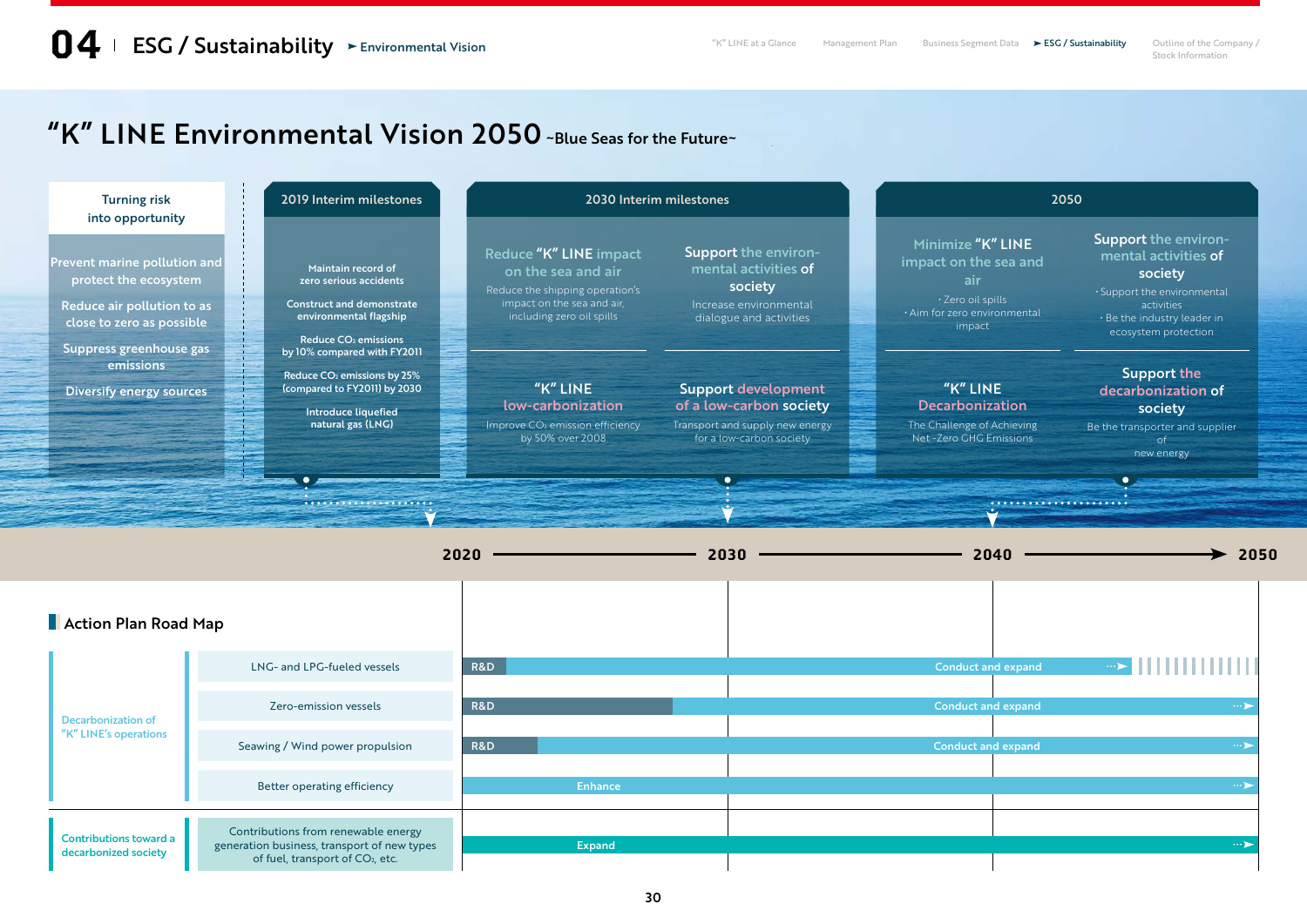# **O4** ESG / Sustainability > Environment-Related Investment and **Management Plan Business Segment Data** > ESG / Sustainability Outline of the Company /<br>Stock Information

For Environment-Related Investment, please see page 9

# Introduction of Internal Carbon Pricing (ICP)

Evaluate investment projects with a benchmark economic value of ¥4,000 future revenue contribution per ton of CO2

# **First Climate Transition Finance in Japan**

- $\bullet$  In March 2021, "K" LINE secured funds for the construction of LNG-fueled car carrier, *CENTURY HIGHWAY GREEN*, by obtaining Japan's first ever climate transition loan.
- The concept of Climate Transition Finance is to accelerate the efficient flow of financing to the companies, which address climate change risk as material issues for their core business activities and to achieve their GHG emission reduction target to contribute to the global goals for decarbonization.
- In September 2021, "K" LINE procured roughly ¥110.0 billion through transition linked loan. "K" Line

emissions to promote investment in low carbon by setting ICP on investment.

- expects to use the loan, the purpose of which is unspecified, for a range of decarbonization-oriented environmental initiatives.
- The transition linked loan is designed to stimulate "K" LINE's efforts to help realize a decarbonized society by establishing sustainability performance targets (SPTs) that are consistent with the Company's decarbonization-oriented transition strategy and reflecting them in the loan's interest rate terms.

For further details, please visit our website.

# പ

## Top > Sustainability > Sustainable Finance

https://www.kline.co.jp/en/csr/sustainable\_finance.html

| <b>Scheme</b>                            | Operating lease                                                                         |
|------------------------------------------|-----------------------------------------------------------------------------------------|
| Charterer                                | "K" LINE                                                                                |
| Owners /<br><b>Borrowers</b>             | Leasing companies' SPC                                                                  |
| <b>Agreement date</b>                    | March 10, 2021                                                                          |
| Loan amount                              | About ¥59 billion                                                                       |
| Loan arranger                            | Mizuho Bank, Ltd. (MHBK)                                                                |
| Loan co-arranger                         | Sumitomo Mitsui Trust Bank<br>(SMTB)                                                    |
| <b>Transition structur-</b><br>ing agent | MHBK, Mizuho Securities Co.,<br>Ltd., SMTB                                              |
| Lenders                                  | MHBK, SMTB                                                                              |
| Use of proceeds                          | Purchase of a Next-<br>Generation Environmentally<br>Friendly LNG-fueled Car<br>Carrier |
| Evaluator                                | Japan Credit Rating Agency,<br>l td                                                     |
| <b>Overall evaluation</b>                | Green 1 (T)                                                                             |

## Outline of Transition Loan Outline of Transition Linked Loan

| Scheme                                                | Transition linked loan                                                                                                                                                                                                                                                                                                                                                                                                                                                                                                                            |
|-------------------------------------------------------|---------------------------------------------------------------------------------------------------------------------------------------------------------------------------------------------------------------------------------------------------------------------------------------------------------------------------------------------------------------------------------------------------------------------------------------------------------------------------------------------------------------------------------------------------|
| <b>Borrower</b>                                       | "K" I INF                                                                                                                                                                                                                                                                                                                                                                                                                                                                                                                                         |
| Loan amount                                           | Approx. ¥110.0 billion                                                                                                                                                                                                                                                                                                                                                                                                                                                                                                                            |
| <b>Lead time</b>                                      | Five years                                                                                                                                                                                                                                                                                                                                                                                                                                                                                                                                        |
| <b>Agreement date</b>                                 | September 27, 2021                                                                                                                                                                                                                                                                                                                                                                                                                                                                                                                                |
| Loan arranger                                         | Mizuho Bank, Ltd.                                                                                                                                                                                                                                                                                                                                                                                                                                                                                                                                 |
| Loan co-arrangers                                     | Development Bank of Japan Inc., Sumitomo Mitsui Trust Bank,<br>Limited                                                                                                                                                                                                                                                                                                                                                                                                                                                                            |
| Lenders                                               | Kansai Mirai Bank, Limited, The Saikyo Bank, Ltd., The San-In Godo<br>Bank, Ltd., San ju San Bank, Ltd., Shinkin Central Bank, Suruga Bank<br>Ltd., The Chugoku Bank, Limited, The Tochigi Bank, Ltd.,<br>Development Bank of Japan Inc., The Norinchukin Bank, The<br>Hachijuni Bank, Ltd., The Higo Bank, Ltd., The Hyakujushi Bank, Ltd.,<br>The Hokuriku Bank, Ltd., Mizuho Bank, Ltd., Mizuho Trust & Banking<br>Co., Ltd., Sumitomo Mitsui Trust Bank, Limited, The Yamaguchi<br>Bank, Ltd., The Bank of Yokohama, Ltd., and other lenders. |
| <b>Transition</b><br>structuring agent                | Mizuho Securities Co., Ltd., Mizuho Bank, Ltd.                                                                                                                                                                                                                                                                                                                                                                                                                                                                                                    |
| <b>Rating agency</b>                                  | Japan Credit Rating Agency, Ltd.                                                                                                                                                                                                                                                                                                                                                                                                                                                                                                                  |
| <b>SPTs to achieve</b><br>before date of<br>repayment | 1. (1) Reduction of total GHG emissions (2) Reduction of CO <sub>2</sub> emis-<br>sions per freight ton-mile 3 Selection for CDP rating                                                                                                                                                                                                                                                                                                                                                                                                           |

## **I** Initiatives for Environmental Preservation



- Develop next-generation automation ship navigation system
- R&D alternative fuel and fuel supply Established the "GHG Reduction Strategy
- Committee" in October 2021
- Onboard work-style reform



- **Implementation of Seawing\*1**
- Conduct CCS\*2 demonstration trial

## Promote ongoing R&D projects at present

Delivery of LNG-Fueled Digital Flagship Car Carrier

- $\bullet$ FueLNG
- LNG Bunkering Vessel in Ise Bay
- Expand Kawasaki Integrated Maritime Solutions implementation
- Start CO<sub>2</sub>-free hydrogen supply chain HySTRA\*3
- Promoting trials and implementation of nextgeneration ship-to-shore communication systems
- Improving ship-to-shore video communications
- Building and maintaining onboard cybersecurity
- Kick off "Joint Study" framework for studying ammonia as an alternative marine fuel
- Ordered our first LNG-fueled Capesize Bulk Carrier
- Establishment of "K" LINE Wind Service, Ltd. for Offshore Support Vessel Operation jointly with Kawasaki Kinkai Kisen Kaisha Ltd.
- Commencement of Joint Development Agreement for a Tidal Energy Project in Canada



Installing CO2 Capture Plant on vessel by CC-Ocean Project





LNG-fueled Capesize Bulk Carrier and Seawing

Logo of "K" Line Wind Service, Ltd.

- \*1 The Seawing system adds natural wind energy to power a ship with a kite mounted on the ship bow and expected to reduce emissions by more than 20%, about 5,200 tons of  $CO<sub>2</sub>$  per vessel annually.
- \*2 Carbon Capture and Storage (CCS) is an emission reduction process for capturing and storing carbon dioxide (CO2) emissions from the use of fossil fuels to prevent carbon dioxide (CO<sub>2</sub>) from being released into the atmosphere. This project conducted CCS demonstration trials at sea and named it "Carbon Capture on the Ocean" (CC-Ocean).
- \*3 CO2-Free Hydrogen Energy Supply-Chain Technology Research Association", is an association working towards creating an international CO<sub>2</sub>-free energy supply chain comprised of hydrogen production effectively utilizing brown coal, its liquefaction, transportation, storage and utilization.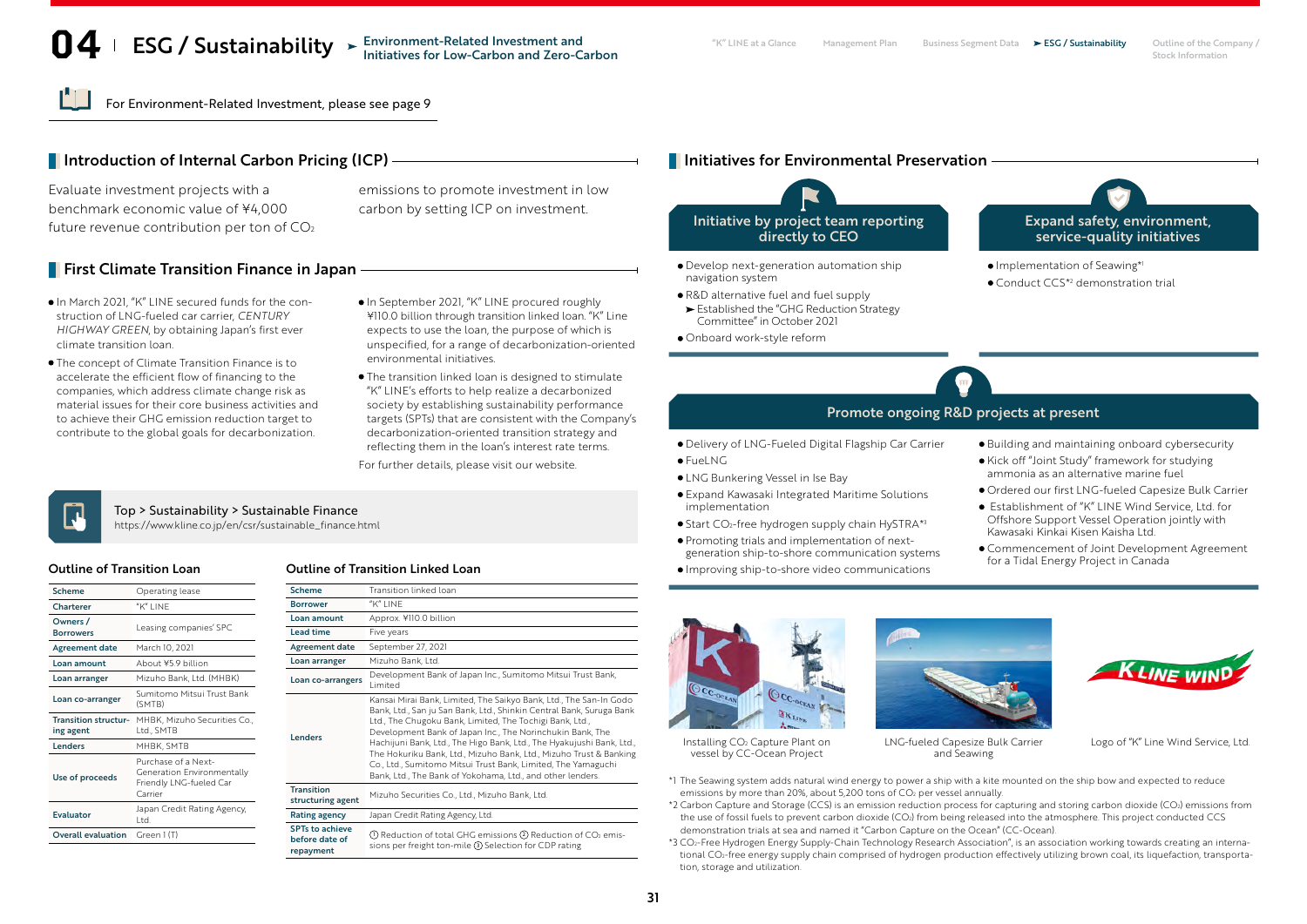Stock Information

**Environmental Regulatory Trends of International Shipping** 



Source: Japan Maritime Public Relations Center "Shipping Now 2020-2021"

# **Targets of the International Maritime Organization's GHG Reduction Strategy**  $\neg$



Source: Japan Maritime Public Relations Center "Shipping Now 2021-2022"

# **Global Warming Energy Efficiency Design Index (EEDI and SEEMP)**

This is a regulation that came into force in 2013, and in principle, it applies to vessels engaged in international voyages with gross tonnage of 400 tons or more.

## EEDI (Energy Efficiency Design Index)

It is defined as the number of grams of  $CO<sub>2</sub>$  emitted when carrying one ton of cargo for one mile, and DWT (deadweight tonnage) unique to the ship is used for the calculation. Ships cannot be constructed unless the EEDI is below the reference value. Moreover, this reference value differs for each ship type and DWT, and it will gradually be strengthened.

| Level       | <b>Contract date of construction</b> | l Reduction rate |
|-------------|--------------------------------------|------------------|
| Phase 0     | Jan. 1, 2013-31st Dec. 31, 2014      | 0%               |
| Phase 1     | Jan. 1. 2015-31st Dec. 31, 2019      | 10%              |
| Phase 2     | Jan. 1. 2020-31st Dec. 31. 2024      | $20%$ *1         |
| Phase $3*2$ | Jan. 1. 2025-                        | 30%              |

\*1 Some ships have a reduction rate of 15%.

\*2 Currently, the IMO's sub-committee is considering the introduction of Phase 4 or the advancement of the start of Phase 3 for some ships. Therefore, there is a possibility that the start of Phase 3 will be earlier than 2025 depending on this consideration.

## SEEMP (Ship Energy Efficiency Management Plan)

This is a management plan for more effectively implementing measures to improve the energy efficiency of ships during actual operation, such as deceleration operation, selection of optimum routes taking into consideration weather and sea conditions, and appropriate maintenance, etc. It is mandatory that it be put onboard.

|                                                                |                                                                         |                                                  | FY2018                        | FY2019                        | FY2020    |
|----------------------------------------------------------------|-------------------------------------------------------------------------|--------------------------------------------------|-------------------------------|-------------------------------|-----------|
|                                                                | Scope 1                                                                 |                                                  | 12,536,134                    | 10,325,224                    | 9,202,613 |
| $CO2$ emissions of                                             | Scope 2                                                                 | <b>Location basis</b>                            | 27,306                        | 26,397                        | 25, 191   |
| "K" LINE group                                                 |                                                                         | <b>Market basis</b>                              | 23,135                        | 26,220                        | 21,780    |
|                                                                | Scope 3                                                                 |                                                  | 1,424,198                     | 1,304,803                     | 1,219,525 |
|                                                                | <b>Fuel oil consumption (tons)</b>                                      |                                                  | 3,823,776                     | 3,140,039                     | 2,809,074 |
| <b>Environmental Data of</b>                                   | CO <sub>2</sub> emissions (tons)                                        |                                                  | 11,932,022                    | 9,799,932                     | 8,761,756 |
| "K" LINE's vessels                                             | SOx emissions (tons)                                                    |                                                  | 188,102                       | 129,786                       | 35,983    |
|                                                                | <b>NO<sub>x</sub></b> emissions (tons)                                  |                                                  | 262,226                       | 202,678                       | 181,429   |
|                                                                | Input of energy                                                         | Fuel oil (g/ton-mile)                            | 1.65                          | 1.51                          | 1.39      |
|                                                                |                                                                         | Lub.oil (g/ton-mile)                             | 0.014                         | 0.013                         | 0.012     |
|                                                                |                                                                         | All types of vessels                             | 5.32                          | 4.82                          | 4.49      |
| <b>Environmental Data per</b><br><b>Transportation Unit of</b> | Volume of CO <sub>2</sub> emissions<br>(gram-CO <sub>2</sub> /ton-mile) | Containerships                                   | 8.43                          | 7.70                          | 7.03      |
| "K" LINE's vessels*2                                           |                                                                         | <b>Bulk carriers+Tankers</b>                     | 2.98                          | 2.86                          | 2.75      |
|                                                                | <b>Volume of SOx emissions</b><br>(gram-SOx/ton-mile)                   | All types of vessels                             | 0.08                          | 0.067                         | 0.022     |
|                                                                | <b>Volume of NO<sub>x</sub></b> emissions<br>(gram-NOx/ton-mile)        | All types of vessels                             | 0.112                         | 0.097                         | 0.089     |
|                                                                |                                                                         | Bilge (m <sup>3</sup> /ship-month)               | 5.54                          | 4.15                          | 4.02      |
| <b>Oher Environmental Data</b>                                 | Waste generation, etc.<br>(All types of vessels)                        | Sludge (m <sup>3</sup> /ship-month)              | 4.1                           | 3.9                           | 4.0       |
| of "K" LINE's vessels                                          |                                                                         | Garbage on board<br>(m <sup>3</sup> /ship-month) | 4.0                           | 3.5                           | 3.5       |
|                                                                | Gray water from "K" LINE<br>Vessels (owned ships) (MT)                  | All types of vessels<br>(owned ships)            | 90,841.80                     | 82,485.00                     | 64,421.60 |
|                                                                |                                                                         | <b>Electricity (kWh)</b>                         | 821,109                       | 789,971                       | 736,212   |
|                                                                | Annual consumption                                                      | <b>Office Paper (sheets)</b>                     | 4,406,968                     | 3,852,224                     | 2,178,527 |
| <b>Environmental Data</b>                                      |                                                                         | Water (m <sup>3</sup> )                          | 546                           | 509                           | 318       |
| of Offices                                                     |                                                                         | <b>Electricity (kWh)</b>                         | 866                           | 860                           | 836       |
|                                                                | <b>Annual consumption</b><br>per person                                 | <b>Office Paper (sheets)</b>                     | 4,649                         | 4,196                         | 2,473     |
|                                                                |                                                                         | Water $(m^3)$                                    | 0.79                          | 0.75                          | 0.50      |
| Total quantity of recycle                                      | Ship recycle (Tons)                                                     | All types of vessels                             | 5,923                         | 13,774                        | 114,055   |
| Waste (ton)                                                    | <b>All offices</b>                                                      |                                                  | 1,022                         | 823                           | 571       |
|                                                                | <b>All vessels</b>                                                      |                                                  | 9,110                         | 7,477                         | 6,361     |
| <b>Environmental Data of</b>                                   | Energy Water (m <sup>3</sup> )                                          |                                                  | 101,239                       | 102, 171                      | 96,018    |
| "K" LINE Group                                                 | Number of companies covered                                             | (20 domestic,<br>34 overseas)                    | (20 domestic,<br>35 overseas) | (19 domestic,<br>37 overseas) |           |

\*1 The data covers the "K" LINE's consolidated subsidiaries, and almost 100% of consolidated operating revenues are covered. \*2 Index for transporting one ton of cargo one nautical mile (1,852 meters).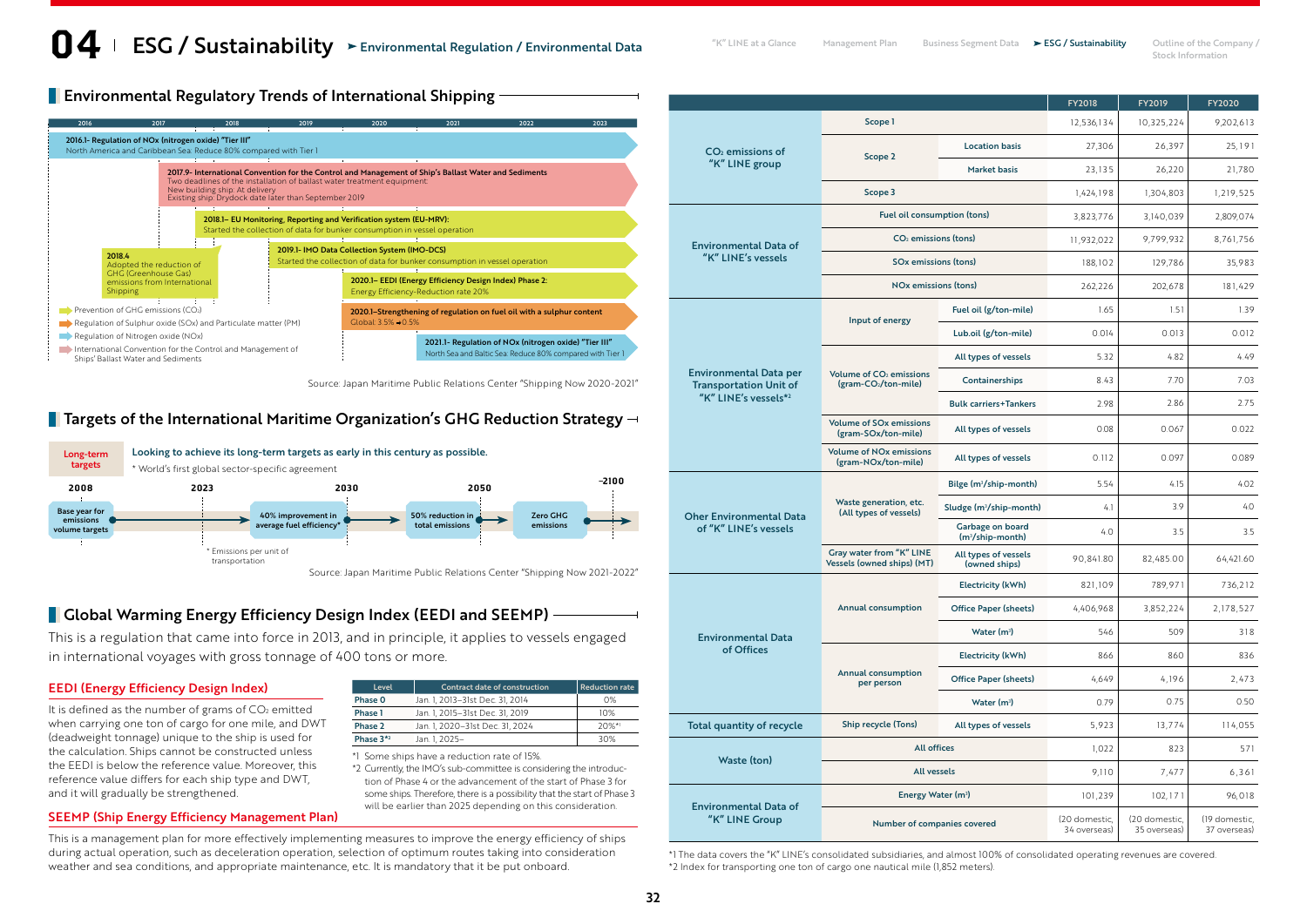**Enhancing Safety Management System -**



|                                       |                                                                                                                                                            |                                                             |          | <b>Number of Major Accidents</b>                                  |
|---------------------------------------|------------------------------------------------------------------------------------------------------------------------------------------------------------|-------------------------------------------------------------|----------|-------------------------------------------------------------------|
| <b>Initiatives</b>                    |                                                                                                                                                            |                                                             | (Cases)  |                                                                   |
| Pre-embarkation Briefing              | Sharing our basic safety policy and the latest specific information                                                                                        |                                                             |          |                                                                   |
| <b>KL-QUALITY</b>                     | Our own quality guidelines and standards for our ship supervisions                                                                                         | K KLMA (Central Europe)                                     |          |                                                                   |
| <b>Safety Report System</b>           | Reporting system of near-miss on ship                                                                                                                      | K KLMA (Headquarters)<br>KLMA (East Europe)<br>KLMA (Japan) |          |                                                                   |
|                                       | Accident Information Management System (AIMS) System analyzing accident information and trends                                                             | KLMA (Bangladesh)                                           |          |                                                                   |
| "K" LINE-Drive to No Accident (K-DNA) | Our unique safety equipment installation guidelines that transcend the decree                                                                              | <b>K KLMA</b> (Philippines)<br><b>KLMA</b> (India)          |          |                                                                   |
| <b>Safety Campaign</b>                | Annual Company-wide safety awareness-raising activities under the theme of<br>"safety in navigation and cargo operations" and "environmental preservation" |                                                             | $\Omega$ | 2016 2017 2018 2019 2020<br>$-$ fiscal year ended March 31 $-$    |
| <b>Trouble News</b>                   | Newsletters for all operating vessels, such as on preventing the recurrence of accidents                                                                   |                                                             |          | Note: The target range is our consoli                             |
| <b>Emergency Response Drill</b>       | Establish accident response headquarters and conduct accident readiness drills                                                                             |                                                             |          | dated range, which correspond<br>$+0.100\%$ of operating revenues |

Kawasaki Integrated Maritime Solutions (a comprehensive system to maintain and improve safety in navigation and cargo operation, economic operation, and environmental preservation, which was developed jointly with the Kawasaki Heavy Industries Group)

- The system was installed on approximately 140 of our vessels, including owned vessels, and some chartered vessels by 2020, and we launched a full-scale effort to install the system on our medium- and long-term chartered vessels from the end of 2020.
- We can grasp the operating conditions in real time and from multiple directions, advancing the operational management of the vessel. Additionally, we are introducing AI-based data analysis technology to enable highly accurate evaluation of operational performance, with the aim of further maintaining and improving the performance of the vessel.



## Implementing Remote Vessel Inspections

- As a COVID-19 countermeasure, we launched remote vessel inspections through smartphones and the network environment to conduct vessel inspections via video calls. It is possible to carry out inspections while minimizing the risk of infection from people entering and leaving the vessel.
- The use of IT and digital equipment has the advantage of facilitating the presence of people other than the owners, management companies, and other supervisors in charge of the vessel, allowing for better information sharing. Going forward, we will consider expanding the functions of remote inspections.

## "K" LINE Maritime Academy (KLMA)

- The "K" LINE Maritime Academy (KLMA) is a generic term for our educational philosophies including educational policies for fostering "K" LINE Seafarers.
- Our maritime engineers are given onshore training at our six training facilities in Japan, the Philippines, India, Bangladesh, East Europe, and Central Europe, and onboard training programs. They also receive advancement in both onshore and offshore careers. KLMA (Philippines) is positioned as the core of training for Filipino seafarers, who comprise approximately 70% of "K" LINE Group crew members, and it accepts a total of 10,000 seafarers every year.





Note: The target range is our consolidated range, which corresponds to 100% of operating revenues.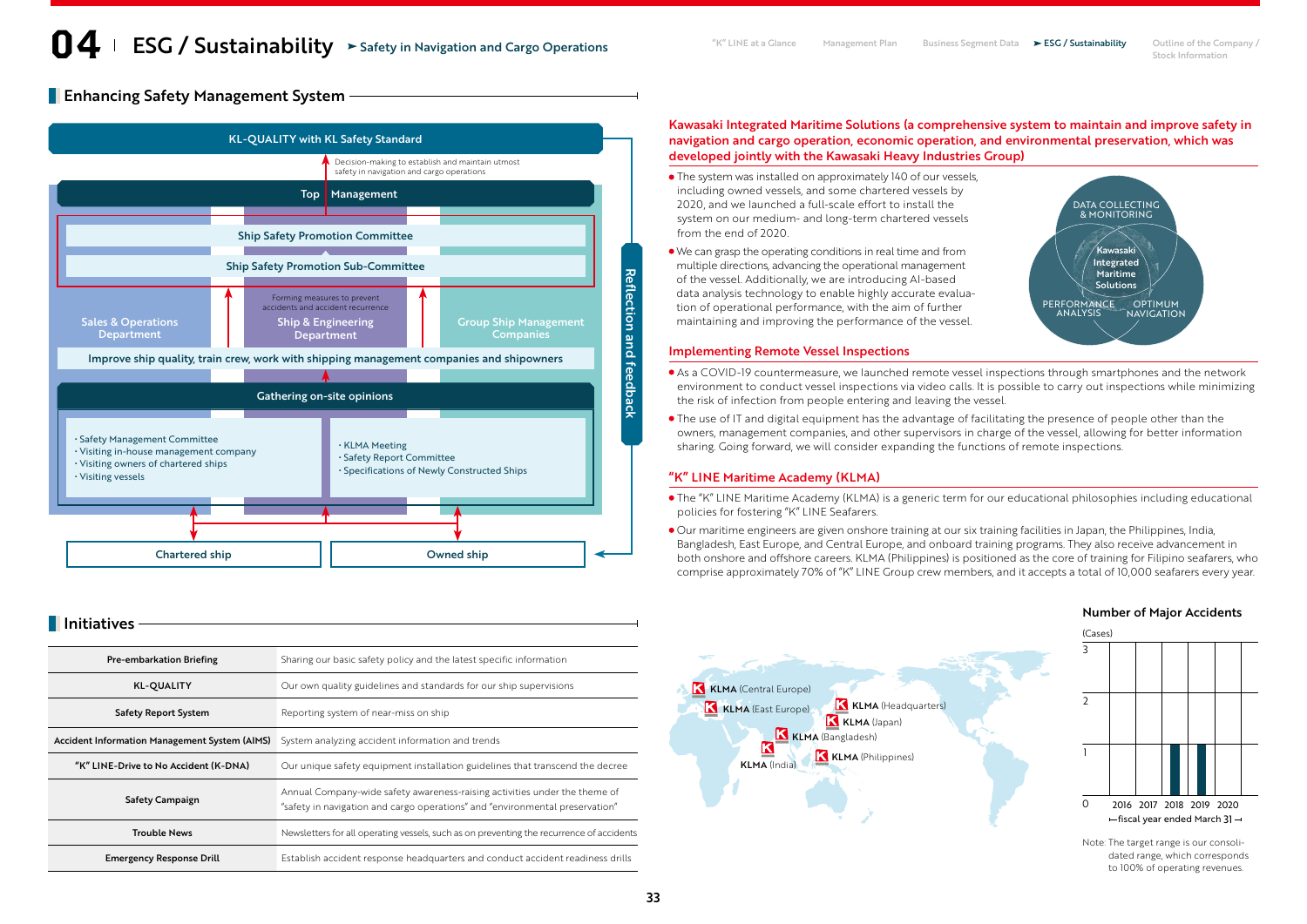Stock Information

# **Human Resource Development (Onshore Workers)** -



### Stratified Training Programs

Stratified training programs for each level of employees to learn ways of thinking and skills necessary as fundamentals for business persons playing important roles in the global business fields. (Employees entered as new graduates must take the programs every year from the first year to the fifth.)

Training Programs for Middle Managers for newly appointed middle managers Learning skills and knowledge necessary for the management. In addition, the Company has been offering training programs about labor compliance, in which more than 90% of middle managers has participated so far.

### Development of Onshore Workers

Two programs: on-the job training (OJT) for mastering knowledge, skills, and procedures on-site, and job-class-specific group training (OFF-JT) as key means of development.

## **Delay Act Onboard Workstyle Reform**



- We are working on the IT development and digitalization of our vessels, installing high-spec computers, which already support IT development, and promoting the introduction of a communications infrastructure capable of handling large amounts of data to reduce the workload of maritime personnel onboard.
- On *CENTURY HIGHWAY GREEN*, which was delivered in March 2021, we introduced a Long-Term Evolution (LTE) network that uses IP / MPLS solutions, in addition to the traditional satellite communication system, and realized a balance of sufficient communication speed and highly encrypted communication through a Field Area Network (FAN) environment between the onshore and offshore points

## **Human Rights Awareness Initiatives**



- In April 2020, we signed the UN Global Compact and declared our support for the principles related to human rights, "support and respect the protection of human rights" and "not be complicit in human rights abuses," and the principles related to labor, "elimination of forced and compulsory labor," "effective abolition of child labor," and "elimination of discrimination in respect of employment and occupation."
- "K" LINE is working to first establish internal awareness of human rights through e-learning and our newsletter as our human rights due diligence initiatives, which are based on the UN Guiding Principles on Business and Human Rights.

Crew members by nationality

## Onshore and Maritime employees (Non-consolidated)



|                                                |                         |         | <b>Fiscal year</b> |               |                 |                |                 |                |  |  |
|------------------------------------------------|-------------------------|---------|--------------------|---------------|-----------------|----------------|-----------------|----------------|--|--|
|                                                | <b>Item</b>             | Unit    |                    | <b>FY2018</b> |                 | <b>FY2019</b>  | <b>FY2020</b>   |                |  |  |
|                                                |                         |         | <b>Seafarer</b>    | Onshore       | <b>Seafarer</b> | Onshore        | <b>Seafarer</b> | <b>Onshore</b> |  |  |
|                                                | Male                    | Persons | 362                | 199           | 368             | 202            | 370             | 200            |  |  |
|                                                | Female                  | Persons | 190                | 5             | 194             | 3              | 195             | 4              |  |  |
| Number of<br>employees                         | Subtotal                | Persons | 552                | 204           | 562             | 205            | 565             | 204            |  |  |
|                                                | Total                   | Persons |                    | 756           |                 | 767            |                 | 769            |  |  |
|                                                | Female employment ratio | %       | 34.4               | 2.5           | 34.5            | 15             | 34.5            | 2.0            |  |  |
|                                                | Male                    | Persons |                    | 127           |                 | 126            |                 | 120            |  |  |
| <b>Employees in</b><br>management positions    | Female                  | Persons |                    | 6             |                 | 5              | 5               |                |  |  |
|                                                | Female employment ratio | %       | 4.51               |               | 3.82            |                | 400             |                |  |  |
|                                                | Male                    | Persons |                    | 33            |                 | 37             | 33              |                |  |  |
| <b>General managers</b><br>or higher           | Female                  | Persons |                    |               |                 |                |                 | $\Omega$       |  |  |
|                                                | Female employment ratio | %       |                    | 2.94          |                 | 2.63           |                 | 0.00           |  |  |
| <b>Executives</b>                              | Male                    | Persons | 31<br>28           |               |                 |                | 27              |                |  |  |
| <b>(Including Directors)</b>                   | Female                  | Persons |                    |               |                 | $\overline{2}$ | $\overline{2}$  |                |  |  |
| and Officers)                                  | Female employment ratio | %       | 3.45               |               | 6.06            |                | 6.90            |                |  |  |
| Percentage of employees with disabilities "    |                         | %       |                    | 2.05          |                 | 1.96           | 1.82            |                |  |  |
| Number of occupational accidents <sup>12</sup> |                         | Cases   | $\Omega$           |               | $\Omega$        | $\Omega$       | $\circ$         | $\circ$        |  |  |
| Number of fatal occupational accidents         |                         | Cases   | 0                  | $\Omega$      | $\Omega$        | $\Omega$       | $\Omega$        | $\Omega$       |  |  |
| Number of accidents requiring leave'3          |                         | Cases   | $\Omega$           | $\Omega$      | $\Omega$        | $\Omega$       | $\Omega$        | $\Omega$       |  |  |
| Labor union participation rate                 |                         | %       | 694                | 751           | 671             | 775            | 675             | 75.8           |  |  |

Notes: 1. These figures conform to the Act for Promotion of Employment of Persons with Disabilities. According to the Act, 90% exclusion rate applies to seafarers (excluding those on duty onshore).

2. Excludes accidents while commuting.

3. Number of injuries / illnesses, caused by occupational accidents, requiring one or more days of leave.

# Systems for Comfortable and Fulfilling Working Experiences: Our Actions for Enabling Work-Life Balance

We have been very successful in establishing an excellent relationship with our labor union, and we are jointly seeking an opportunity to realize a better working environment and measures that enable "Work-Life Balance."

| <b>Primary Systems</b>                                                               |                                     |                                                                                                                                    |                                                               | Number of users in FY2020 |                          |               |  |  |  |
|--------------------------------------------------------------------------------------|-------------------------------------|------------------------------------------------------------------------------------------------------------------------------------|---------------------------------------------------------------|---------------------------|--------------------------|---------------|--|--|--|
|                                                                                      |                                     | Outline of our systems                                                                                                             | Legal standard                                                |                           | Males Females            | <b>Total</b>  |  |  |  |
| Health care during pregnancy                                                         |                                     | Reduced hours granted during pregnancy                                                                                             | Same as at left                                               |                           | $\Omega$                 | $\Omega$      |  |  |  |
|                                                                                      |                                     | Hospital visits granted during work hours                                                                                          | Same as at left                                               |                           |                          |               |  |  |  |
| <b>Maternity leave</b>                                                               |                                     | Granted from eight weeks prior to the expected date<br>of birth                                                                    | Granted from six weeks prior to<br>the expected date of birth |                           | 11                       | $\mathbf{1}$  |  |  |  |
|                                                                                      |                                     | Maternity allowance granted during the period of eight<br>No established standards<br>to six weeks prior to birth                  |                                                               | $\overline{\phantom{0}}$  | 11                       | $\mathbf{1}$  |  |  |  |
| Childcare leave                                                                      |                                     | Granted until the child turns.<br>Granted until the child turns three years old<br>one year and six months                         |                                                               | $\cap$                    | 20                       | 20            |  |  |  |
| <b>Childcare leave for Fathers</b>                                                   |                                     | Granted for from five working days up to 10 working days                                                                           | No established standards                                      | $\mathcal{P}$             | $\overline{\phantom{0}}$ | $\mathcal{L}$ |  |  |  |
| Leave for advanced infertility<br>treatment                                          |                                     | Granted for up to 18 months                                                                                                        | No established standards                                      |                           | $\cap$                   | $\Omega$      |  |  |  |
| <b>Nursing care leave</b>                                                            |                                     | Granted for up to two years                                                                                                        | Granted for up to 93 days                                     |                           | $\Omega$                 | $\Omega$      |  |  |  |
| Support<br>programs                                                                  | Loan Program                        | Available for an employee who has a preschool child or<br>a person requiring nursing care in his/her family. (Up to<br>¥2.000.000) | No established standards                                      |                           |                          | $\mathcal{D}$ |  |  |  |
| during<br>childcare or<br>nursing care                                               | Reduced<br>working hours<br>program | Granted until the child completes the third grade of<br>elementary school                                                          | Granted before the child<br>enters elementary school          | $\cap$                    | 21                       | 21            |  |  |  |
| <b>Flexible working hours</b>                                                        |                                     | Introduced by various divisions with a core time of<br>Il a.m. to 3 p.m.                                                           | Depends on the labor-<br>management agreement                 |                           |                          |               |  |  |  |
| <b>Refreshment leave</b>                                                             |                                     | Available in the llth year at the company<br>(seven consecutive days)                                                              | No established standards                                      | 6                         | $\Omega$                 | 6             |  |  |  |
|                                                                                      |                                     | Available in the 21st year at the company<br>(ten consecutive days)                                                                | No established standards                                      | $\mathcal{P}$             | $\mathcal{D}$            | 4             |  |  |  |
| Administrative leave for<br>accompanying on spouse's<br>overseas/domestic assignment |                                     | Granted for two years for overseas assignment or<br>one year in domestic assignment                                                | No established standards                                      | $\Omega$                  | 4                        | 4             |  |  |  |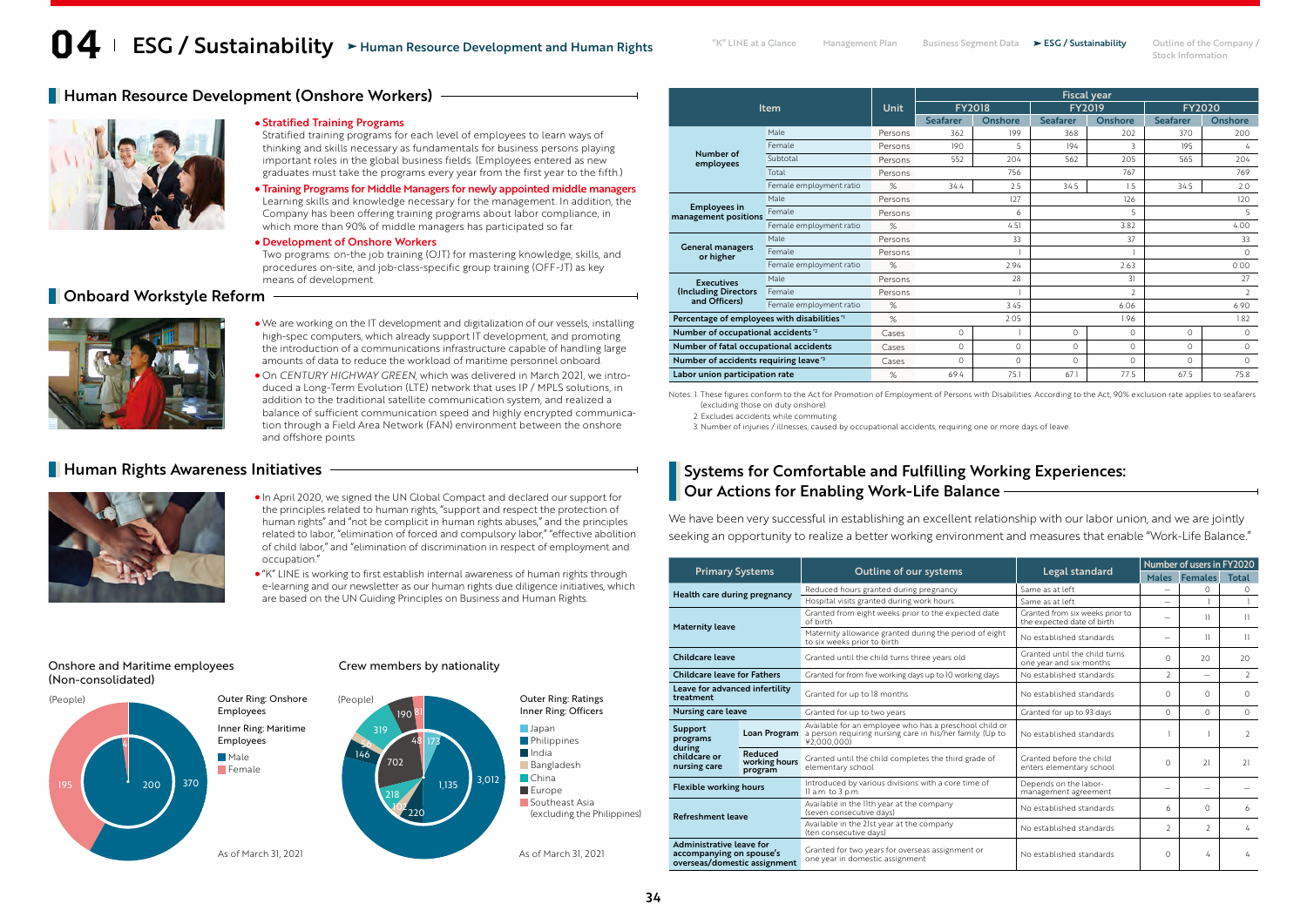# **Corporate Governance Structure Community Corporate Governance Reform**



### 2020 2004 • Established the Internal Audit **Office** 2004 2006 • Reduced the size of the Board of Directors from maximum 25 to maximum 15 • Introduced the Executive Officer System • Adopted the "K" LINE Group Charter of Conduct • Appointed female Audit and Supervisory 2009 • Shortened the term of office for Directors from two years to one year • Appointed the Company's first Outside Directors (2 positions) 2015 • Takeover Defense Measures allowed to lapse • Redefined the functions of the Board of Directors, Management Committee, and Executive Officers' Meeting • Established the Nomination Advisory Committee and Remuneration Advisory Committee • Adopted the Corporate Governance Guidelines • Initiated Board of Director Effectiveness Evaluation 2016 • Initiated the Unit Supervisory System • Increased the number of Outside Directors from 2 to 3 (one-third of all Directors) Board Members • Appointed a Lead Outside Director • Adopted the "K" LINE Group Global Compliance Policy • Initiated a Performance-based Share Remuneration Plan 2019 • Increased the number of Outside Directors from 3 to 4 (40% of all Directors) • Appointed a female outside director

## Officer Remuneration System

| Classification                                | <b>Type of remuneration</b>                                                    | Nature of<br>remuneration | Method of determination                                                                                                                              | <b>Maximum limit of remuneration</b>                                                                                                                                       |  |
|-----------------------------------------------|--------------------------------------------------------------------------------|---------------------------|------------------------------------------------------------------------------------------------------------------------------------------------------|----------------------------------------------------------------------------------------------------------------------------------------------------------------------------|--|
| <b>Director</b>                               | 1. Monthly remuneration                                                        | Fixed<br>remuneration     | Remuneration is determined in<br>accordance with position and<br>performance rating.                                                                 | Within ¥600 million / year                                                                                                                                                 |  |
|                                               | 2. Bonuses based on<br>consolidated<br>performance*                            | Variable<br>remuneration  | Linked to the degree of achieve-<br>ment of consolidated performance<br>targets in single fiscal years                                               |                                                                                                                                                                            |  |
|                                               | 3. Performance-based<br>share remuneration<br>(BBT = Board Benefit)<br>Trust)* |                           | Linked to the Company's medium-to<br>long-term total shareholders return TSR<br>$TSR = The rate of increase of the$<br>Company's shares over a fixed | Over the four fiscal years from FY ending<br>March 31, 2022 up until FY ending<br>March 31, 2025<br>(1) Amount contributed to the trust by<br>the Company: 480 million yen |  |
|                                               |                                                                                |                           | period +The dividend rate over the<br>fixed period<br>(Total dividend ÷ Initial share price)                                                         | (2) Maximum points awarded to<br>Directors in any one FY: 62,000<br>points (equivalent to 62,000 shares)                                                                   |  |
| Audit &<br>Supervisory<br><b>Board Member</b> | Monthly remuneration<br>only                                                   | Fixed<br>remuneration     | Determined following deliberation<br>among Audit & Supervisory Board<br>Members                                                                      | Within ¥12 million / month                                                                                                                                                 |  |

## Training for Officers

| <b>Attending Officers</b>                                                                       | Timing of<br>implementation             | Content                                                                                                                                                                                                                            |
|-------------------------------------------------------------------------------------------------|-----------------------------------------|------------------------------------------------------------------------------------------------------------------------------------------------------------------------------------------------------------------------------------|
| Newly appointed<br><b>Officers</b>                                                              | Within three months of<br>taking office | Providing opportunities to attend seminars on legal responsibilities pertaining to<br>the Companies Act and the Financial Instruments and Exchange Act, etc.                                                                       |
| <b>All Officers</b>                                                                             | Yearly                                  | Training related to compliance in such areas as competition law, insider trading regulations,<br>and anti-bribery                                                                                                                  |
| Outside Directors /<br><b>Outside Audit &amp;</b><br><b>Supervisory Board</b><br><b>Members</b> | Upon appointment                        | Explanations about the Group's business, financial, and organizational status, as well<br>as the management status, operating environment, and business issues from heads<br>of relevant divisions or Executive Officers in charge |

# **Unit Supervisory System Nomination Advisory Committee,**

Clarified system for business execution responsibility Delegated authority to Unit Supervising

Executive Officers

**• Strengthened the supervisory function of the Board** of Directors

Improved business execution efficiency

# **Cross-Shareholding Policies**

The Board of Directors will evaluate cross-shareholdings of listed securities from an objective and independent standpoint at least once a year. These evaluations will examine the purpose and medium- to long-term economic rationality of individual holdings to determine whether holdings should be continued.

Remuneration Advisory Committee  $\neg$ 

As a company structured with an Audit & Supervisory Board, "K" LINE voluntarily established the Nomination Advisory Committee and Remuneration Advisory Committee to enhance the function of the Board of Directors. The committees are composed of Independent Outside Directors, the Chairman, and the President & CEO. TheIndependent Outside Directors on each committee nominate and select an Independent Outside Director to

serve as their committee chairperson.

- Sale of cross-shareholdings will be considered when evaluations of economic rationality determine that the returns gained through the holdings in a given fiscal year have fallen below the cost of capital.
- Each year, the Board of Directors will discuss the potential sale of cross-shareholdings that become applicable under the aforementioned standard in order to determine which holdings are to be sold.
- The Company decreased the number of stocks in its portfolio of cross-shareholdings to three stocks as of March 31, 2021, from 23 stocks on March 31, 2015.

\* Limited to Executive Directors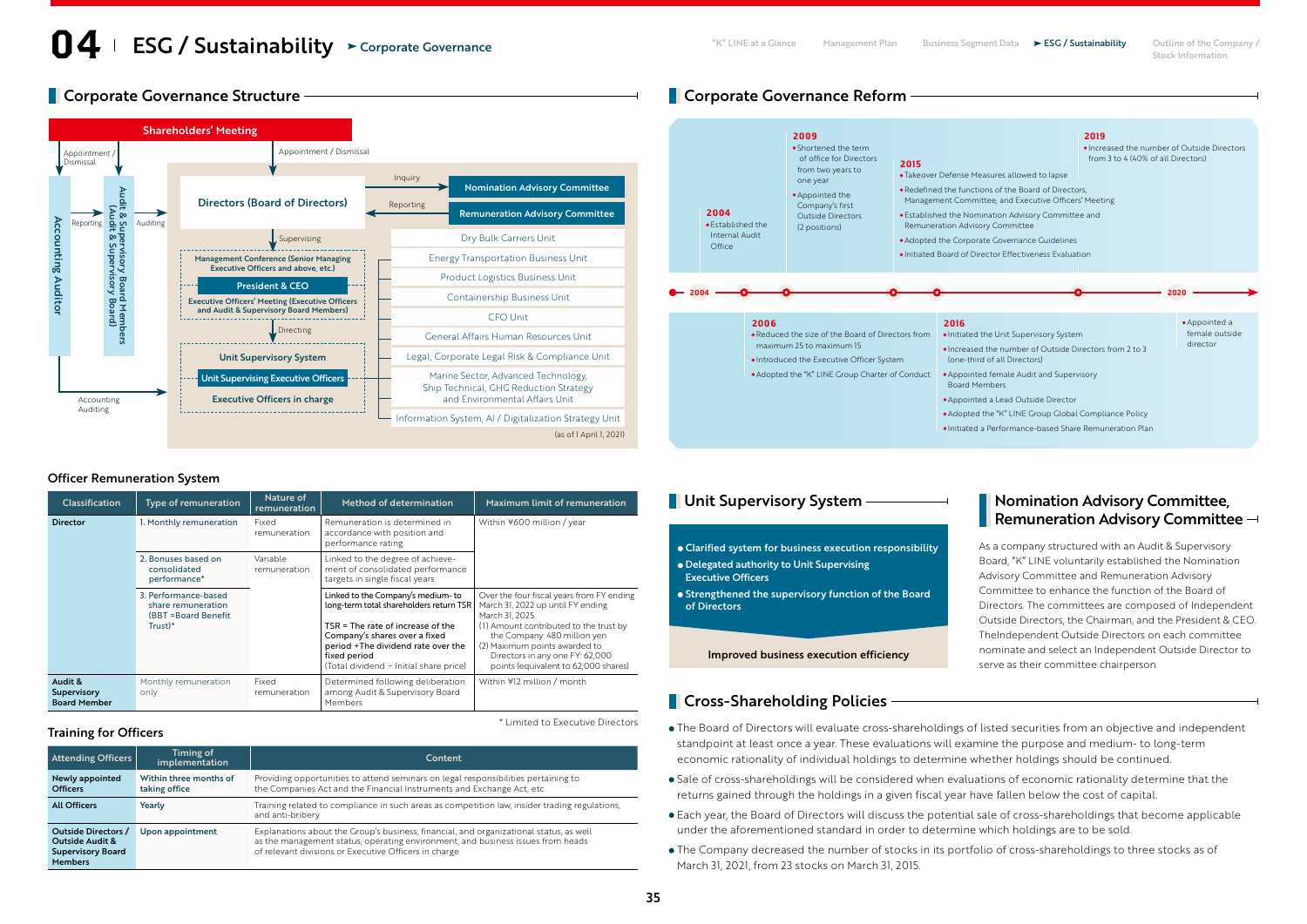## **O4** ESG / Sustainability  $\text{``Givenance Data}\$  This at a Glance Management Plan Business Segment Data  $\text{--}$  ESG / Sustainability Outline of the Company / The Sustainability  $\text{--}$  Stock Information Governance Data / "K" LINE's ESG and Sustainability Disclosure

# **Governance Data**

| <b>Item</b>                                             | <b>Breakdown</b>                                                                                                | <b>Unit</b> | <b>Fiscal year</b> |                 |                 |
|---------------------------------------------------------|-----------------------------------------------------------------------------------------------------------------|-------------|--------------------|-----------------|-----------------|
|                                                         |                                                                                                                 |             | <b>FY2018</b>      | <b>FY2019</b>   | <b>FY2020</b>   |
|                                                         | <b>Number of directors</b>                                                                                      | Persons     | 9                  | 10 <sup>°</sup> | 10              |
|                                                         | Male                                                                                                            | Persons     | 9                  | 10 <sup>2</sup> | 9               |
|                                                         | <b>Female</b>                                                                                                   | Persons     | $\Omega$           | $\Omega$        | $\mathbf{1}$    |
|                                                         | <b>Ratio of females</b>                                                                                         | %           | $\Omega$           | $\Omega$        | 10 <sup>°</sup> |
| <b>Board of Directors</b>                               | Number of outside directors<br>(Number of Independent<br><b>Outside Directors)</b>                              | Persons     | 3 (3)              | 4(3)            | 4(3)            |
|                                                         | <b>Ratio of outside directors</b>                                                                               | %           | 33                 | 40              | 40              |
|                                                         | Number of meetings held                                                                                         | Times       | 14                 | 14              | 18              |
|                                                         | Average attendance ratio                                                                                        | %           | 97.1               | 98.9            | 99.6            |
|                                                         | <b>Number of members</b>                                                                                        | Persons     | 3                  | $\overline{4}$  | 4               |
|                                                         | Male                                                                                                            | Persons     | $\overline{2}$     | $\overline{2}$  | 3               |
|                                                         | <b>Female</b>                                                                                                   | Persons     | $\mathbf{1}$       | $\mathcal{L}$   | $\mathbf{1}$    |
| <b>Audit &amp; Supervisory Board</b>                    | <b>Ratio of females</b>                                                                                         | %           | 33                 | 50              | 25              |
|                                                         | <b>Number of outside members</b>                                                                                | Persons     | $\overline{2}$     | $\overline{2}$  | $\overline{2}$  |
|                                                         | <b>Ratio of outside members</b>                                                                                 | %           | 66                 | 50              | 50              |
|                                                         | Number of meetings held                                                                                         | Times       | 15                 | 14              | 16              |
| <b>Nomination Advisory</b><br>Committee <sup>*1</sup>   | <b>Number of members</b>                                                                                        | Persons     | 5                  | 5               | 4               |
|                                                         | <b>Number of outside members</b>                                                                                | Persons     | 3                  | 3               | 3               |
|                                                         | <b>Ratio of outside members</b>                                                                                 | %           | 60                 | 60              | 75              |
|                                                         | Number of meetings held                                                                                         | Times       | 10 <sup>2</sup>    | 13              | $\overline{7}$  |
| <b>Remuneration Advisory</b><br>Committee <sup>*1</sup> | <b>Number of members</b>                                                                                        | Persons     | 5                  | 5               | 4               |
|                                                         | <b>Number of outside members</b>                                                                                | Persons     | 3                  | 3               | 3               |
|                                                         | Ratio of outside members                                                                                        | %           | 60                 | 60              | 75              |
|                                                         | Number of meetings held                                                                                         | Times       | 10 <sup>2</sup>    | 6               | 4               |
| Remuneration                                            | Total remuneration paid to<br>Directors (number of payees <sup>12</sup> )                                       | ¥ millions  | 299 (11)           | 312(12)         | 319 (12)        |
|                                                         | Total remuneration paid to<br><b>Audit &amp; Supervisory Board</b><br>members (number of payees <sup>12</sup> ) | ¥ millions  | 49(3)              | 73 (6)          | 84(5)           |

\*1 These advisory committees were established in November 2015.

\*2 Includes those who retired during the year (Ordinary General Meeting of Shareholders).

# **T** "K" LINE's ESG and Sustainability Disclosure -

Please refer to the documents below for detailed information on our ESG and sustainability initiatives.



 $\Box$ 

### "K" LINE  $\mathbf \Xi$ [Environmental Vision 2050](https://www.kline.co.jp/en/csr/environment/management.html)

 $\Gamma$ 

https://www.kline.co.jp/en/csr/environment/management.html